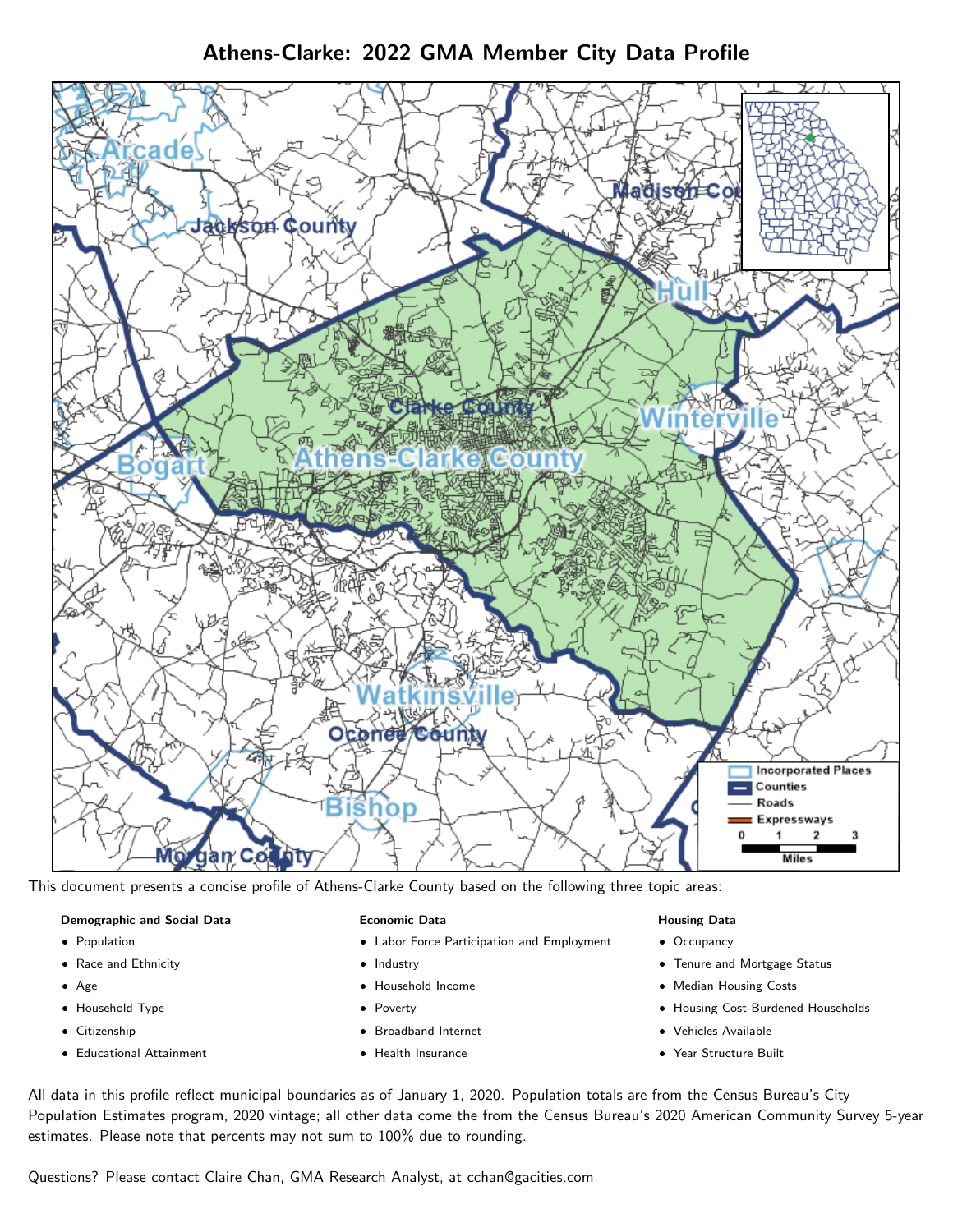# Athens-Clarke: Demographic and Social





**Citizenship** 



Source: American Community Survey, 2020 5-year estimates, table B05002 Source: American Community Survey, 2020 5-year estimates, table B15002

Race and Ethnicity



Source: U.S. Census Bureau, City Population Estimates, 2020 vintage Source: American Community Survey, 2020 5-year estimates, table B03002

## Household Type



Source: American Community Survey, 2020 5-year estimates, table B01001 Source: American Community Survey, 2020 5-year estimates, table B11001

### Educational Attainment



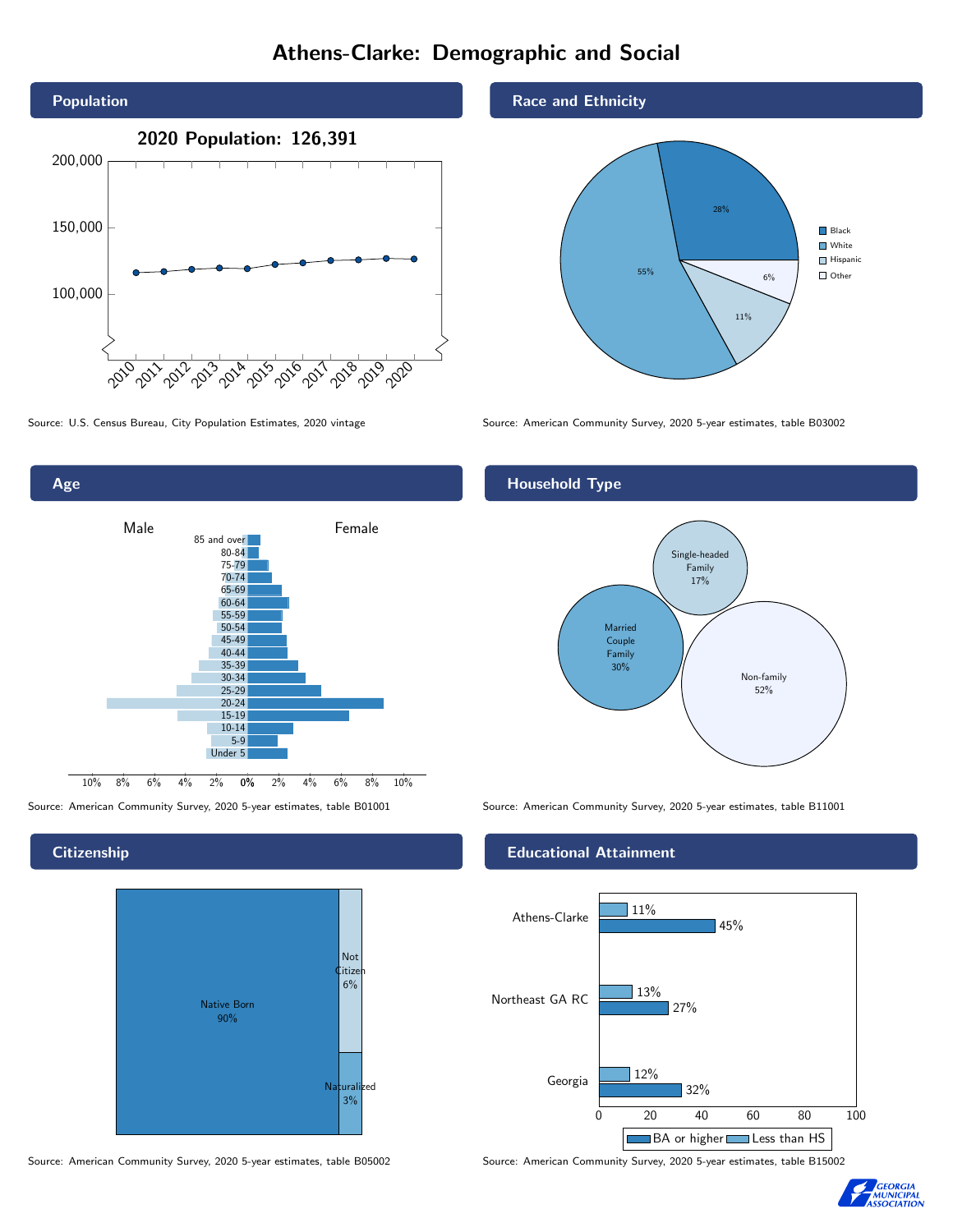# Athens-Clarke: Economic



Source: American Community Survey, 2020 5-year estimates, table B23001 Note: Unemployment rate is based upon the civilian labor force.



Source: American Community Survey, 2020 5-year estimates, tables B19013 and B19025 Source: American Community Survey, 2020 5-year estimates, table B17010



#### Industry

| Agriculture, forestry, fishing and hunting, and mining      | $1\%$ |
|-------------------------------------------------------------|-------|
| Construction                                                | 3%    |
| Manufacturing                                               | 8%    |
| <b>Wholesale Trade</b>                                      | 2%    |
| Retail Trade                                                | 11%   |
| Transportation and warehousing, and utilities               | $4\%$ |
| Information                                                 | $1\%$ |
| Finance and insurance, real estate, rental, leasing         | 4%    |
| Professional, scientific, mgt, administrative, waste mgt    | 11%   |
| Educational services, and health care and social assistance | 34%   |
| Arts, entertainment, recreation, accommodation, food        | 14%   |
| service                                                     |       |
| Other services, except public administration                | $4\%$ |
| Public administration                                       | 3%    |

Source: American Community Survey, 2020 5-year estimates, table C24030

## Poverty



# **Health Insurance**



Source: American Community Survey, 2020 5-year estimates, table B28002 Source: American Community Survey, 2020 5-year estimates, table B18135